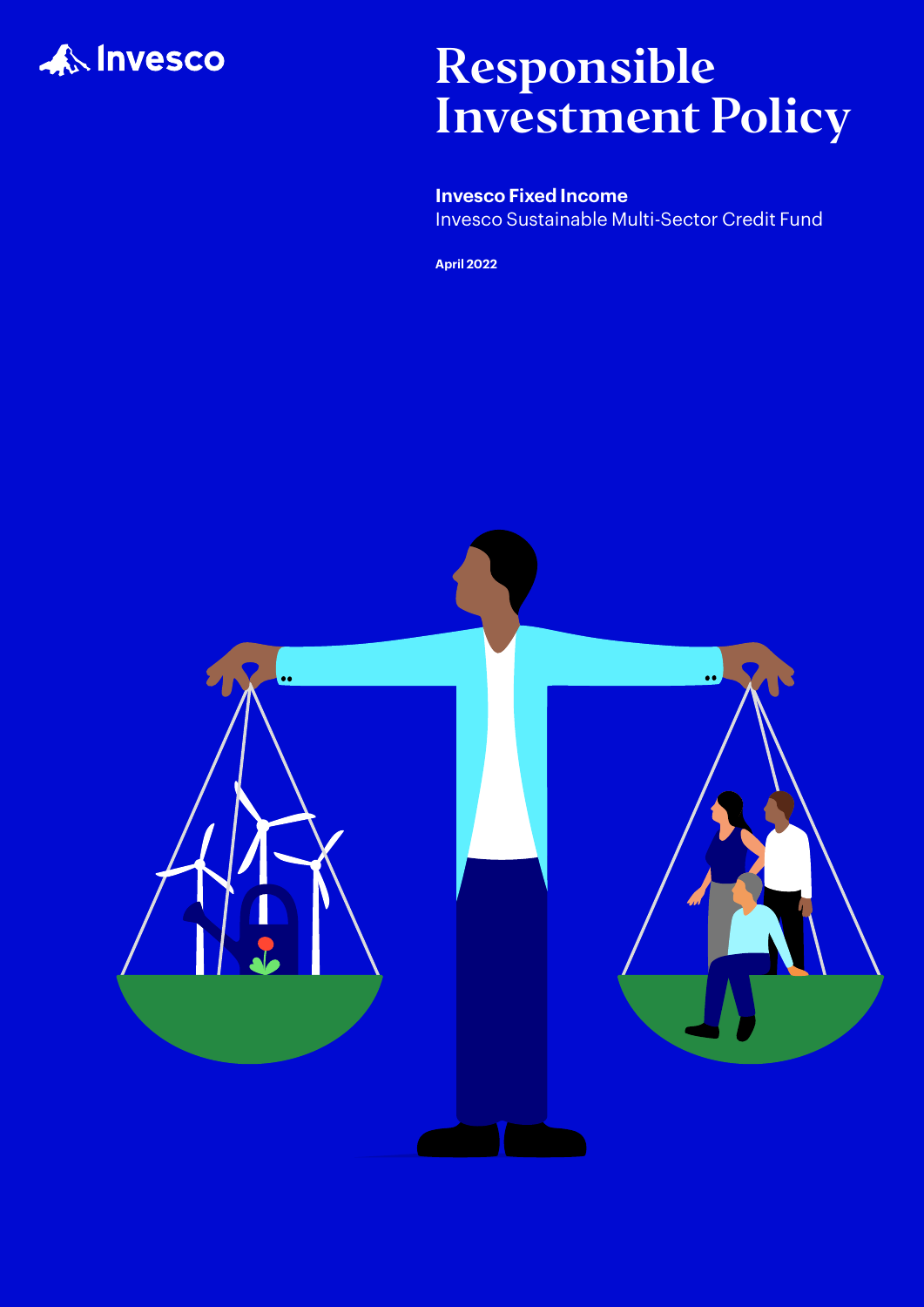## <span id="page-1-0"></span>Executive Summary

The Invesco Sustainable Multi-Sector Credit Fund (the fund) applies a rigorous Environmental, Social and Governance ESG framework to guide its active investments. Its ESG approach combines sector exclusions, carbon emission consideration and the selection of issuers with stronger ESG characteristics compared to their sector peers.

The fund is comprehensively supported by Invesco's global ESG resources and infrastructure. Proprietary ESG Grades are an integral part of the fundamental credit research process helping to ensure that the portfolio's progressive investment mandate is delivered. Coordination on engagement topics and oversight are provided by Invesco's Global ESG team (the ESG team).

### **Contents**

- **[02](#page-1-0)** Executive Summary
- **03** [How ESG is integrated into](#page-2-0)  [the credit investment process](#page-2-0)  [at Invesco Fixed Income](#page-2-0)
- **11** [Key ESG elements reflected](#page-10-0)  [in the Invesco Sustainable](#page-10-0)  [Multi-Sector Credit Fund](#page-10-0)
- **15** [Overview of the investment](#page-14-0)  [process for the fund](#page-14-0)
- **16** [Fund Facts](#page-15-0)

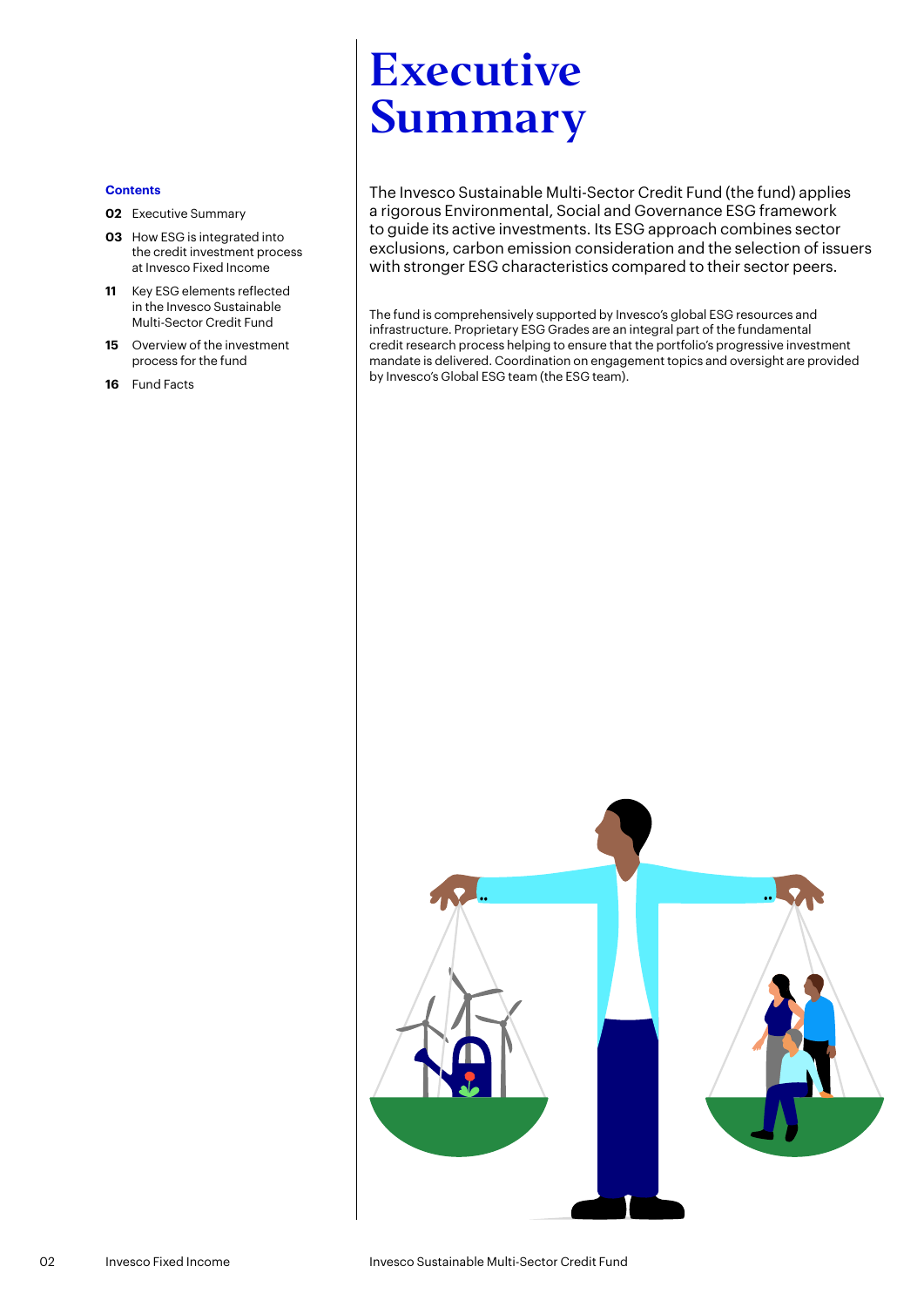### <span id="page-2-0"></span>**ESG overview**

The Invesco Fixed Income (IFI's) team's investment approach emphasises proprietary research and focuses on fundamental valuation to support the active management of our clients' portfolios. ESG integration is strongly consistent with this investment focus. IFI has chosen to integrate ESG analysis into its investment process because it believes that investment risk management is improved by evaluating issuers in a structured manner across these additional dimensions and ultimately, risk-adjusted returns can be enhanced for all clients. ESG integration can also enhance returns through the identification of sustainability-linked opportunities.

Developing an independent, proprietary view on each issuer's performance across environmental, social and governance factors is the core objective of IFI's approach. To this end, IFI seeks to deliver on this mandate through investments in its platform, processes and people.

The fixed income landscape is wide and varied. It encompasses securities issued by countries, companies, securitised debt, loans undertaken by private companies and many other forms of assets. Geographical, structural and regulatory differences mean that data availability, ESG awareness and management engagement levels are highly diverse. As a result, while our underlying approach to ESG remains constant, the path to arriving at an ESG-based assessment necessarily differs to account for the constraints and challenges of a particular asset class. Our approach follows a structured framework where quantitative measures are just one input used by analysts to arrive at a qualitative assessment of where each issuer stands relative to its global sector peers.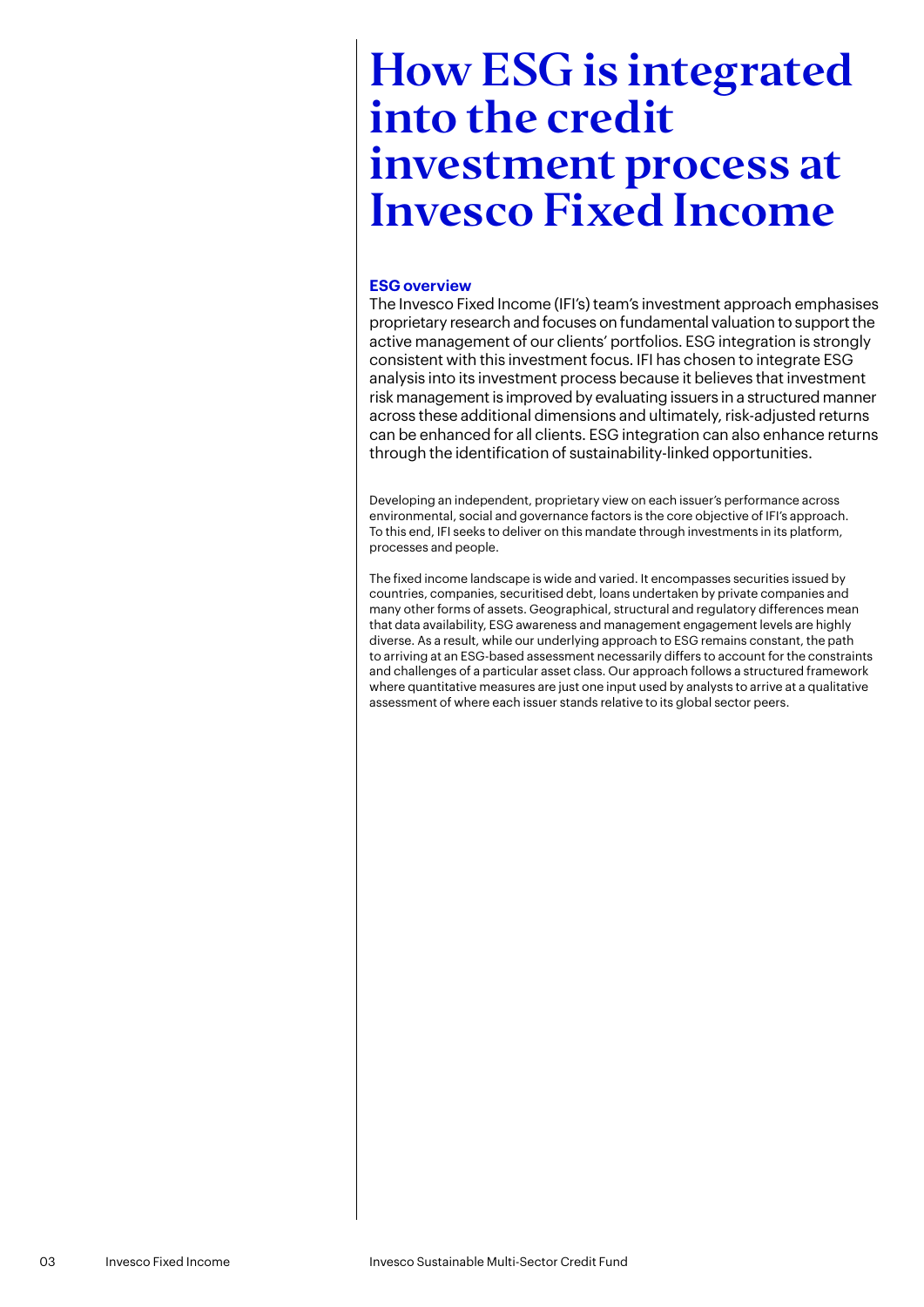### **ESG Infrastructure**

We have developed a fully integrated solution for ESG information, which enables our portfolio managers to be ESG aware, with the ability to optimise as required. This has been achieved by connecting the ESG data stored in our research database with our portfolio management system so that PMs can view the ESG metrics as part of their primary workflow in evaluating portfolio risk and constructing trades. This is a combination of IFI proprietary ESG scores and those of recognised ESG rating providers.

### **Common Principles for ESG Research**

Our approach to ESG is rooted in a belief that evaluating environmental, social and governance criteria leads to better long-term risk-adjusted returns. With this in mind, we look for a combination of **materiality** and **momentum**.

- **Materiality** means being clear about the ESG considerations that have the potential to impact most significantly on an issuer's ability to meet its debt obligations. In keeping with Invesco's overarching approach to responsible investing, we integrate ESG into our fundamental research processes. This benefits our clients by providing an independent assessment of each investment's suitability for strategies, thus complementing ratings from third-party providers or expanding the investable universe for issuers that lack external coverage. In addition, our global standards for research and investment decision-making allow for ESG considerations to be applied across asset classes, thereby enhancing comparability for multisector fixed income portfolios.
- **Momentum** means using our expert analysis to determine which issuers are outpacing their peers in making progress around ESG considerations. We believe that a link may exist between positive momentum in ESG characteristics and improving creditworthiness, which is advantageous for fixed income prices. Importantly, we encourage momentum by engaging with issuers. We work with the ESG team and other experts to engage with issuer management and provide our views on matters such as corporate strategy, transparency, capital allocation and ESG concerns. Again, reflecting Invesco's overall approach, we see active ownership as a vital element of our fiduciary responsibilities.

### **ESG Grades**

IFI uses a common ESG Grade approach across public fixed income markets in order to ensure clear communication of each issuer's ESG status.

These ratings are typically a function of scores across the three pillars of environmental, social and governance factors. Pillar scores are structured on a 1-5 scale:

- 1. Leading on most areas
- 2. Among sector leaders on some areas with stable/improving trend
- 3. At global sector norms with stable trend or balanced risk factors
- 4. Among sector laggards on some areas with stable/weakening trend
- 5. Lagging on most areas

For our proprietary ESG Grade, the scale definition is as follows:

- A. All pillar scores above the sector median
- B. Majority of pillar scores above the sector median
- C. Balanced pillar scores around the sector median
- D. Majority of pillar scores below the sector median
- E. All pillar scores below the sector median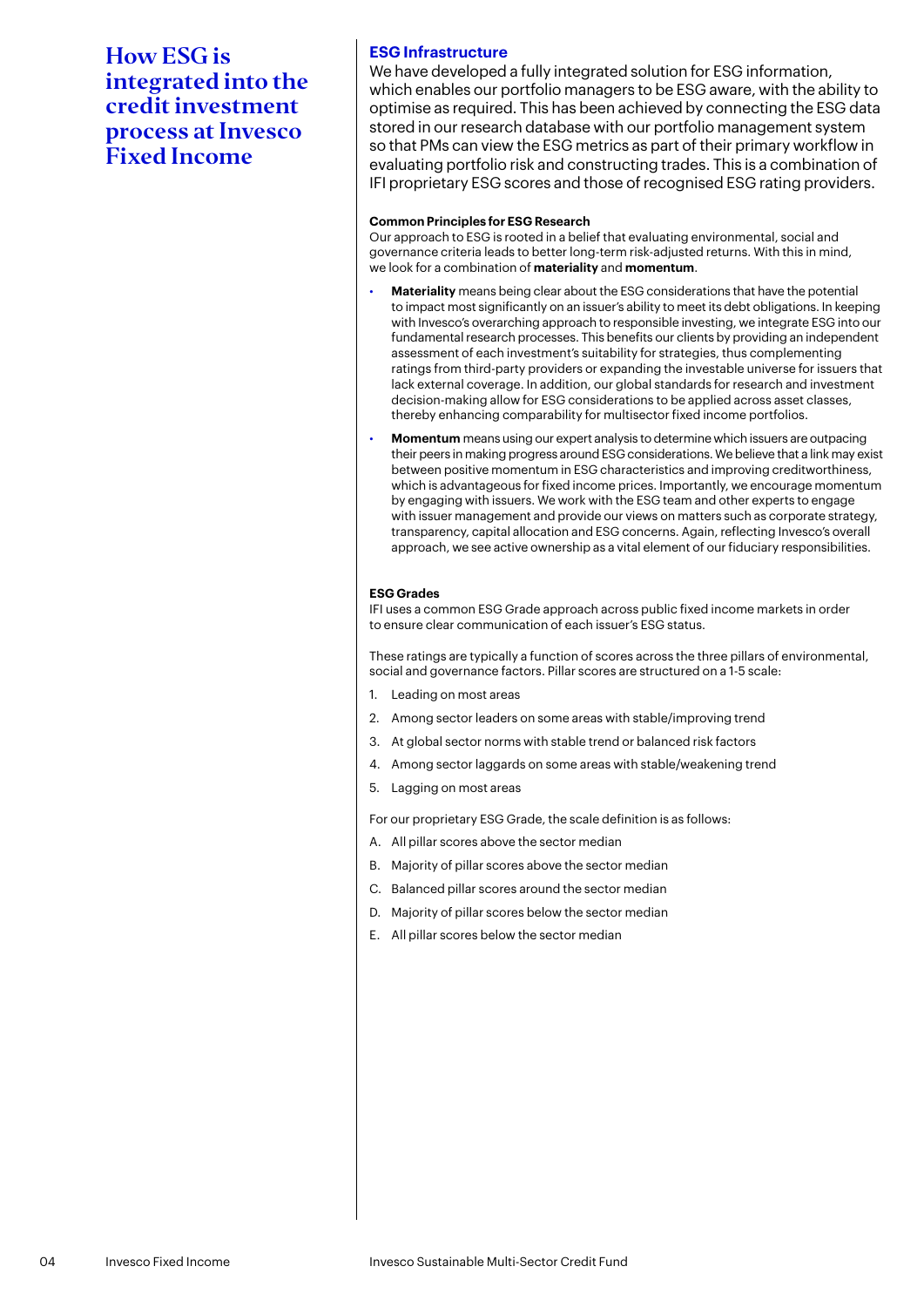### **ESG Analysis for Corporate Bonds**

IFI's credit analysts are responsible for evaluating the ESG drivers for the companies that they cover and conducting ESG-based analysis alongside their fundamental financial analysis and as part of their investment recommendation process. Each credit analyst is tasked with publishing an overall ESG Grade for issuers under their coverage. Issuers are scored at environmental, social and governance pillar level which support an overall trend and grade assessment. Oversight is provided through the construct of our Global Corporate Research team with industry sector teams assessing appropriate material risk factors to provide a reference framework. Our analysts are focused on identifying risk factors that could be financially material – these may be common to all industry participants or unique to a specific issuer.

### **Overview of ESG Grade elements for corporate bonds**

The starting point for ESG assessment is at the industry level. Our Global Sector teams set out common ESG risk factors for each industry, and individual analysts work within this framework on each issuer in their coverage area while also seeking to identify any idiosyncratic ESG risks to which individual issuers might be exposed.

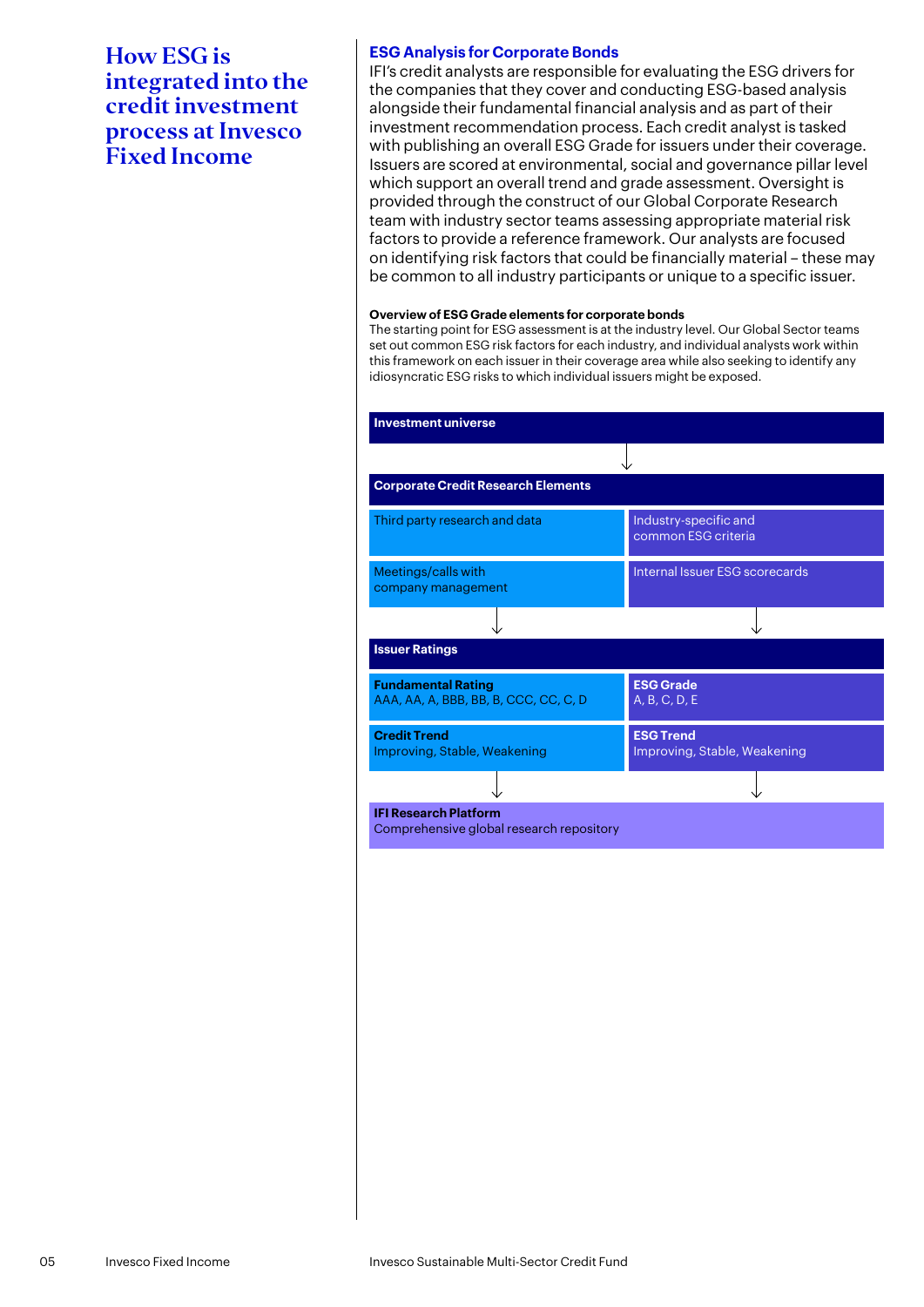### **Example: Standard IFI material risk factors for Financials (if applicable, IFI Standard % limit will apply)**

| <b>Risk factor</b>               | <b>Evaluation</b>                                                                                                                                                                                                                                                                                                                                                                                                                                                                                                                                                                                                                                   | <b>Metrics identified</b>                                                                                                                   |
|----------------------------------|-----------------------------------------------------------------------------------------------------------------------------------------------------------------------------------------------------------------------------------------------------------------------------------------------------------------------------------------------------------------------------------------------------------------------------------------------------------------------------------------------------------------------------------------------------------------------------------------------------------------------------------------------------|---------------------------------------------------------------------------------------------------------------------------------------------|
| <b>Environmental</b>             |                                                                                                                                                                                                                                                                                                                                                                                                                                                                                                                                                                                                                                                     |                                                                                                                                             |
| <b>Environmental commitment</b>  | Evaluating a financial company's awareness of<br>the environmental impacts of their business can<br>expose critical environmental and governance risks.<br>From a policy perspective, we like to see companies<br>involved in and become signatories to global efforts<br>and standards. From an operating perspective,<br>we observe lending exposure to projects deemed<br>detrimental to the environment. Positive results<br>here would be expected to reduce earnings volatility<br>and benefiting the environment.                                                                                                                            | Signatory to UN Principles<br>$\bullet$<br>Signatory to Equator<br>Principles<br>Signatory to UN Global<br>Compact                          |
| <b>Social</b>                    |                                                                                                                                                                                                                                                                                                                                                                                                                                                                                                                                                                                                                                                     |                                                                                                                                             |
| Human capital management         | We believe that evaluating how financial companies<br>attract and develop their human capital can<br>expose critical social and governance risks.<br>We prefer companies to have policies that empower<br>employees to speak out against wrongdoings of<br>employees/management. Diversity in management<br>results from successful human capital development.<br>Such policies are likely to result in lower employee<br>turnover, which can lead to improving and less<br>volatile financial performance.                                                                                                                                         | Employee Turnover<br>$\bullet$<br>Percentage<br>Percentage of Women<br>in Management<br><b>Employee Protection</b><br>Whistle Blower Policy |
| <b>Privacy and data security</b> | Reviewing a company's privacy and data security<br>policies and procedures can expose critical social<br>and governance risks. We seek to understand<br>a company's track record with data breaches,<br>associated costs and resulting management<br>response. Companies should have strong policies<br>and procedures with respect to data security<br>and privacy, which can lead to a reduction in<br>earnings volatility and improved social outcomes.                                                                                                                                                                                          | Data Breaches and policy/<br>actions to address<br>Cybersecurity policy/actions                                                             |
| <b>Governance</b>                |                                                                                                                                                                                                                                                                                                                                                                                                                                                                                                                                                                                                                                                     |                                                                                                                                             |
| <b>Business ethics</b>           | We believe reviewing a company's business ethics<br>policies and history can expose critical social and<br>governance risks. We seek to understand a company's<br>value system and its visibility to employees.<br>We also seek to review historical shortcomings<br>and management responses to these situations.<br>Improving business ethics can lead to better<br>governance outcomes and lower earnings volatility.                                                                                                                                                                                                                            | <b>Fraud Prevention</b><br>Whistle Blower<br>hotline usage                                                                                  |
| <b>Board Engagement</b>          | Reviewing the composition and activity of corporate<br>boards can expose critical social and governance risks.<br>We seek to understand how board diversity has evolved<br>and what plans and policies exist to ensure diversity<br>of thought. In addition, we review the independence<br>and activity of the board and ensure proper committee<br>structures exist to guide best practices.                                                                                                                                                                                                                                                       | <b>Board Meeting Frequency</b><br>Percentage of Independent<br><b>Board Members</b><br>Percentage of Women<br>on Board                      |
|                                  | By integrating the assessment of different risk factors across the ESG spectrum into our<br>fundamental research process, our primary goal is to be able to identify ESG risks that<br>may have a potentially material impact on an issuer's ability to service its debt in the<br>future. The ESG process for corporate credit is initially structured at the sector level with<br>each IFI global credit sector team establishing key risk factors under the environmental,<br>social and governance pillars - see financials example above. This provides a common<br>framework for assessing all issuers across our research coverage universe. |                                                                                                                                             |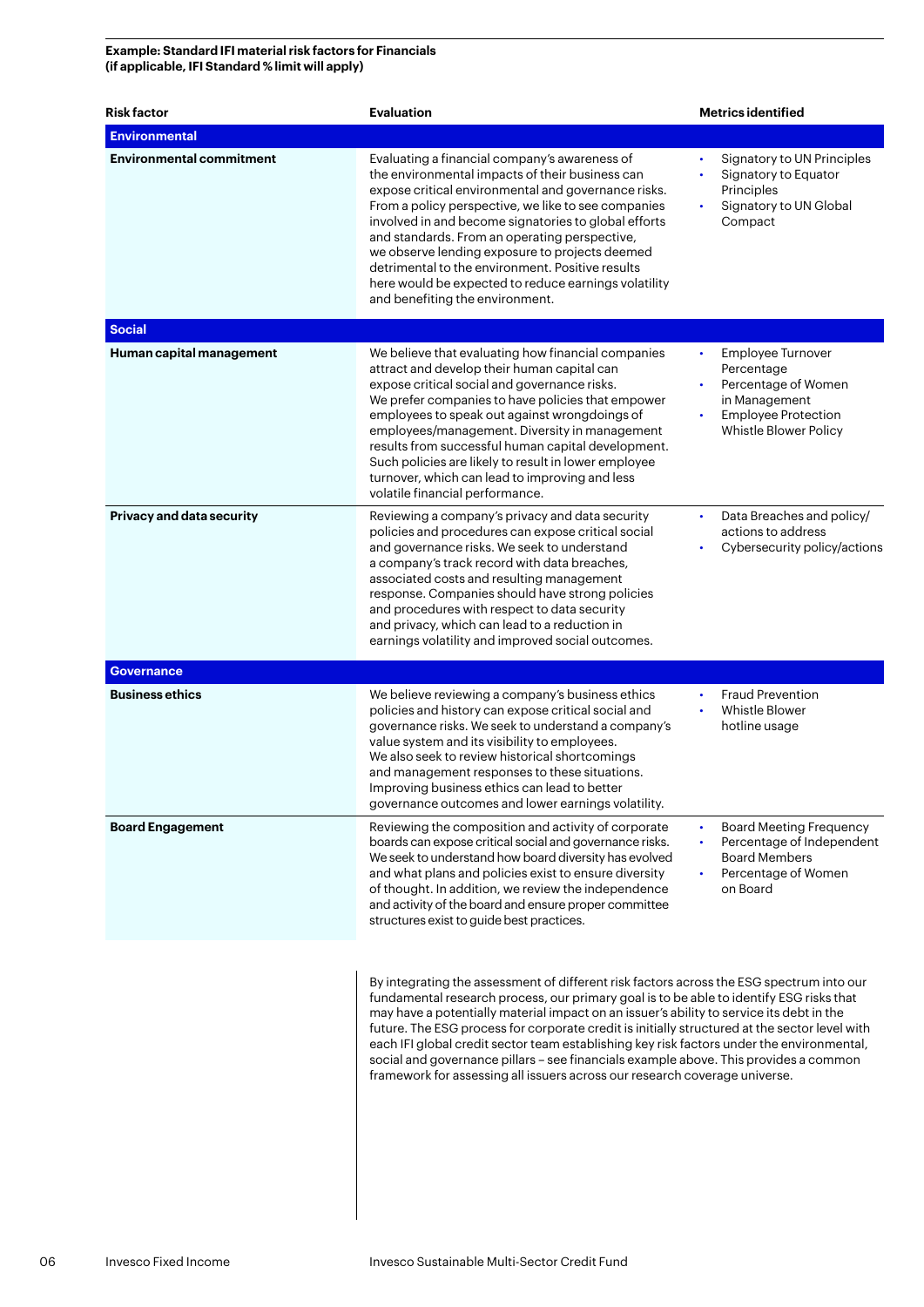We use third-party research and data to provide broad market context and transparency on ESG issues for analysts. Our research platform collates multiple sources (examples listed below) to present IFI analysts with a comprehensive dashboard of information, which forms a baseline for the proprietary ESG assessment ultimately.

Examples of data sources incorporated:

- MSCI E, S & G Scores, Industry percentiles and weights
- Sustainalytics Risk scores and category summary data
- Global Compact compliance or violation fields (MSCI and Sustainalytics)
- ISS Climate Solutions Scope 1 to 3 emissions and science-based emission targets
- Controversies MSCI & Sustainalytics data feeds

At the issuer level, data availability, disclosure rules and management engagement levels can vary dramatically across each global sector. When placed alongside the fact that issuers themselves have unique features in terms of business models, the weighting of ESG factors in each issuer assessment must be approached with specialist insight. In our research process, the qualitative judgment of the credit analyst is central to determining whether an ESG factor is evolving in a manner that may compromise an issuer's financial indicators and ultimately, its creditworthiness.

While disclosure levels vary greatly by the company due to sector, size and regional factors, these data dashboards can provide a comprehensive picture of each issuer's performance.

Our process also captures data on each issuer's published policies, which can further inform the engagement process and facilitate screening during the investment management process where clients operate with a positive screening on specific policies that are reflective of their sustainability goals.

### **Engagement with issuers**

We engage directly with companies to better understand their positions and their future intentions. This is carried out tactically by relevant analysts within IFI and strategically with co-ordination through the ESG team.

Invesco has established a global process to ensure that our ESG targeted engagements are a collaboration between the ESG team and the investment teams across Invesco who may have interest in the issuer:

i. **Internal assessment and coordination**

The ESG team consults with the appropriate investors and reviews the ESG Engagement focus list and decides whether to (a) gather feedback on a topic and provide that feedback to an issuer, (b) schedule a call if it is deemed to be necessary, or (c) engage directly and serve as a liaison. The ESG team will set up the calls with investors and issuers when and if a call is deemed necessary. Any ESG engagement meeting is added to a centralized calendar that investment teams can access.

### ii. **Research and follow up**

The ESG research team conducts in depth ESG research in preparation for these meetings and discusses with holders across Invesco to ensure that companies are questioned on the key ESG topics. The ESG team writes up an Engagement Report for these meetings and this is shared for all Invesco investors to access.

Invesco is also part of several organisations that facilitate collective dialogue with companies and continues to assess other collective engagements that we would like to be more actively involved in the future:

- We have signed up to Climate Action 100+ and are taking a leading investor role on one company and are taking a participative role at a number (at least 6) of other companies since 2020
- We joined the Investor Tailings Initiative when it was first launched in 2019. We signed the letters sent to over 600 companies and actively participated in meetings with companies and governments to ensure the development of higher standards and to evolve the tools to assess companies.
- Invesco signed the Investor statement on Covid-19, to encourage the business community to take what steps they can to mitigate the social impacts caused by the pandemic. Some of these steps include providing paid leave, prioritizing health and safety, maintaining employment and maintaining supplier relationships. We have been engaging companies on these topics as part of our ongoing 1-1 ESG engagements.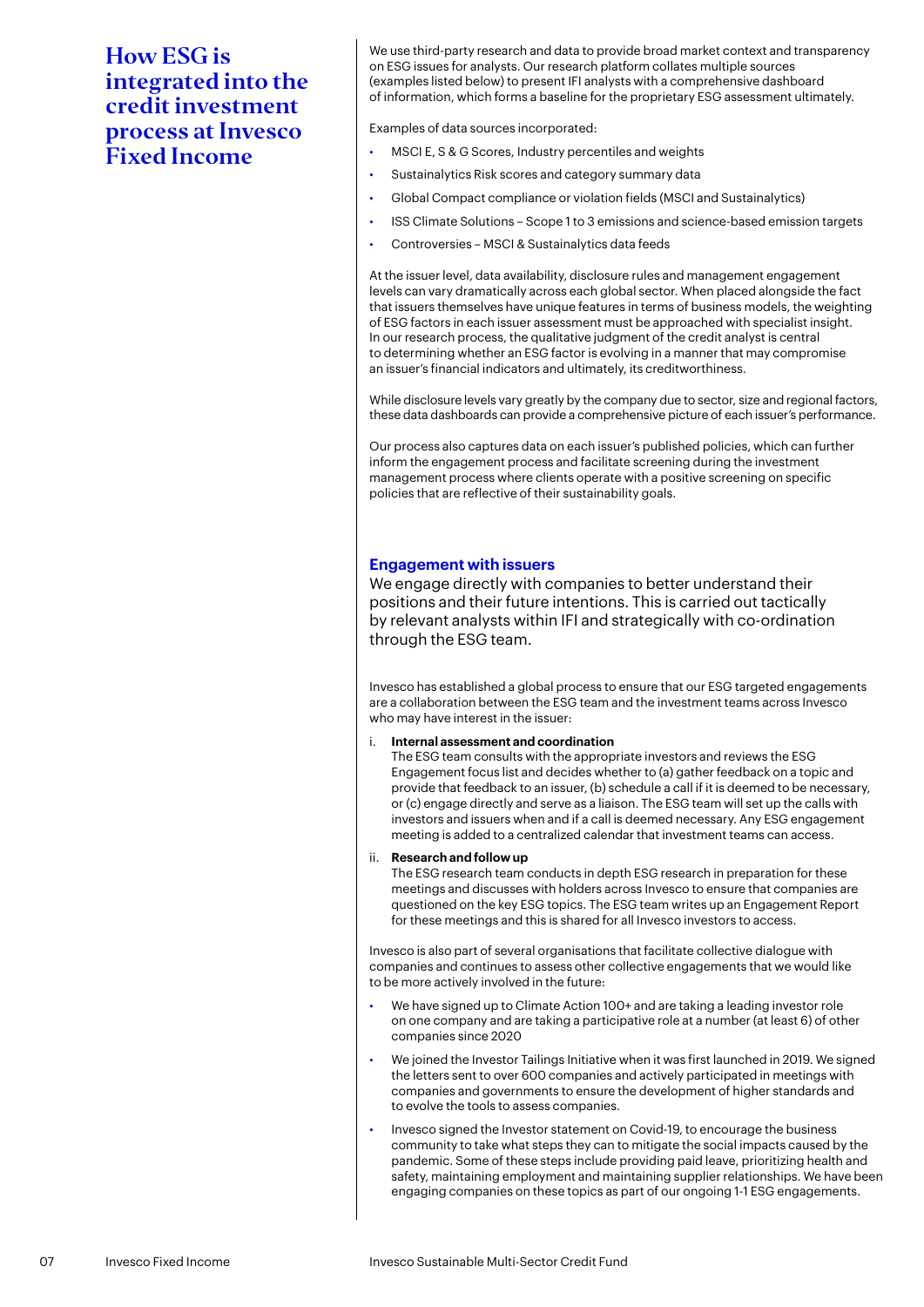### **ESG analysis output**

For each issuer, there are three outputs from the ESG assessment carried out by the credit analyst.

### 1. **ESG Pillar Scores**

Pillar scores are structured on a 1 to 5 scale. Issuers which lead on most factors within a pillar and have improving momentum on those factors are assigned a 1 score. By contrast, the worst performing issuers receive a 5 score reflecting lagging performance across the majority of factors .

### 2. **Overall ESG Grade**

Ratings are expressed on an A to E letter scale. A-rated issuers typically will have all pillar scores above their sector median.

### 3. **ESG Trend Assessment**

Assessed as "Improving", "Stable" or "Weakening" within a forward-looking rolling 12–18 month time horizon.

These outputs are also accompanied by a qualitative ESG assessment written by the analyst, which outlines notable elements contributing to the pillar scores, overall ESG grade and trend assessment. ESG Grades for each issuer are published alongside credit fundamental ratings and security recommendations on IFI's global research platform.

### **ESG Grades for Sovereign Debt**

ESG considerations are highly relevant to the analysis of sovereign debt issuers. Countries can issue bonds that mature over extremely long periods (50+ years), so their ability to meet their obligations might be altered dramatically by action or inaction on ESG factors. Governance factors have historically been an important driver of sovereign credit spreads and as a result, our approach to sovereign ESG analysis places a slightly higher emphasis on this area compared to environmental and social factors. However, we acknowledge the three ESG pillars are inherently interconnected at different levels for countries.

For example, poor institutional governance factors can hamper a country's ability to address its vulnerability to climate change or indeed, to follow through on commitments made under the Paris Agreement. Social factors can equally be driven by or be the driver of how Governance factors develop. In 2020, issues of equality (race and gender) and healthcare (COVID19 pandemic) fundamentally drove change in governance factors in certain countries. These dynamics are often not readily apparent in the data itself, but the connections are intuitive to our sovereign macro analysts. Our philosophy, therefore, is to blend data and specialist insight to build out relevant, informed and up to date ESG views on the countries that we invest in for our clients.

The objective of our ESG country process is to establish a holistic view of each country's ESG performance by combining historic (Structural ESG assessment) and current data (Event-based ESG assessment) with the insights of our global debt analysts. Our ESG assessments are ultimately qualitative in nature as a result but underpinned by data. We believe that this approach is necessary to deliver in-depth ESG views that reflect the unique set of issues that each country faces.

Within this process, we are guided by the two principle concepts behind IFI's ESG philosophy – materiality and momentum. **Materiality** in the context of sovereign debt means we identify events or macroeconomic developments that may impact the country's position across the environmental, social and governance pillars and as a result, require us to change its overall ESG grade. **Momentum** means we consider whether the underlying dynamics of the issues that a country faces are likely to continue to strengthen or weaken its ESG standing in the future. This can be based on data extrapolation, macro analyst insight or often, a combination of both.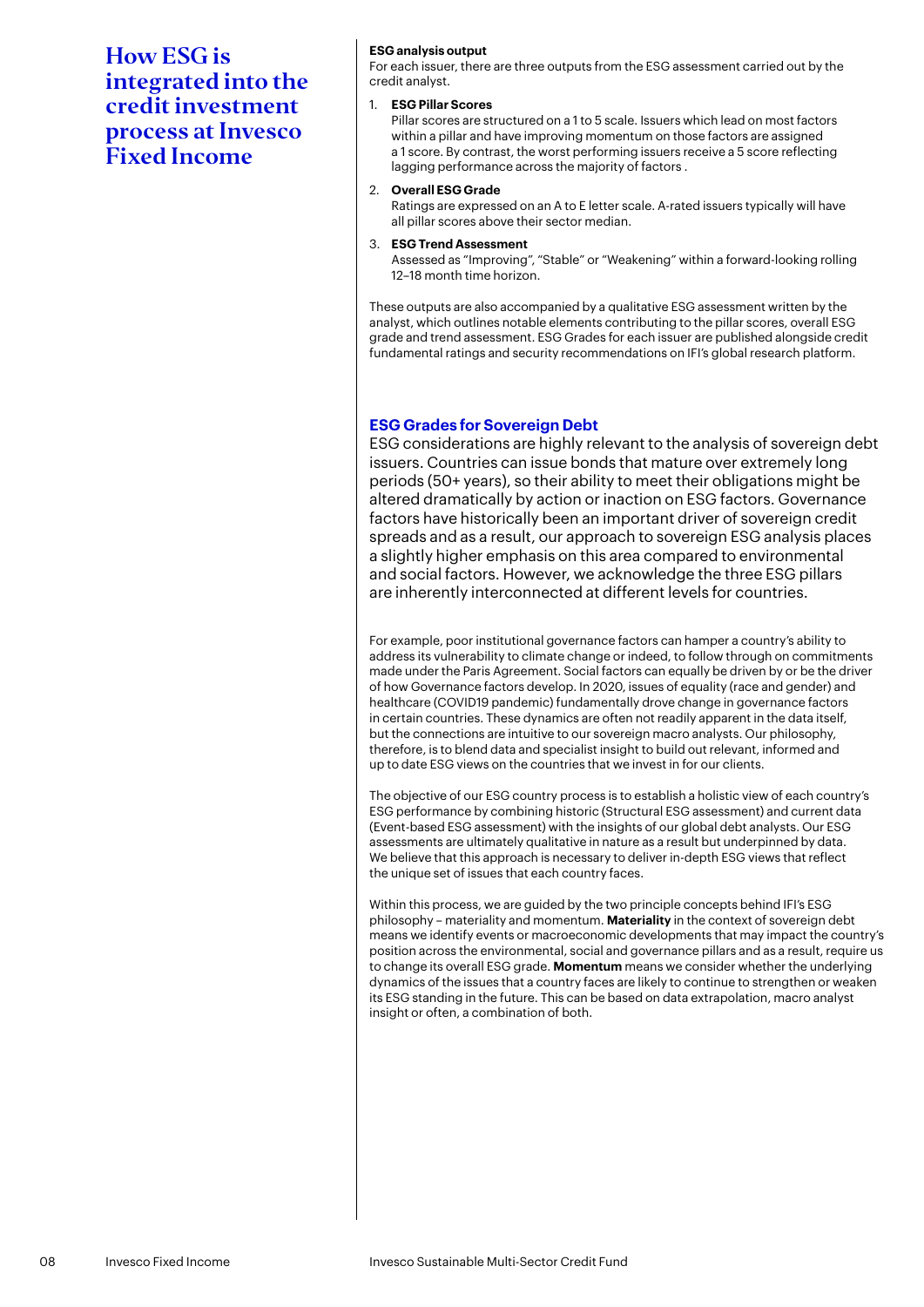#### **Structural ESG assessment** • Quantitative scorecard model • Annual data • High quality independent data providers **Event-based ESG assessment Qualitative** Macro analyst-driven • High frequency data **Focus countries IFI ESG Score & Trend** • Macro analystadjusted scores & trend • In-depth commentary

Using indicators from multiple market and in-house sources, we first build a quantitative scorecard for each country's characteristics across environmental, social and governance issues. We rank countries from several different perspectives to provide a more rounded view for our portfolio management teams. In addition to an overall global ranking, our framework also establishes ESG grades against Emerging Market or Developed Market sub-groups depending on which category the country belongs to as well as various regional and income-based subsets.

The indicators we employ were selected because they are compiled by Non-Governmental Organisations (NGOs) and academic institutions and are therefore independent and impartial, which is not always the case with government-supplied figures and assessments.

We assess the following measures in each quantitative scorecard:



#### **Environmental**

• Emissions per unit of GDP (PPP)

• 140+ countries

- Total  $CO<sub>2</sub>$  emissions
- Tree Cover Loss
- Water Sanitation / Waste Management
- **Air Quality**
- Renewable Energy
- Legislative progress towards Net Zero



#### **Social**

- Life Expectancy
- GNI per capita
- Expected years schooling
- Average years schooling
- Gender Equality
- Gender Development
- Progress towards SDG commitments



### **Governance**

- **Corruption**
- Voice & Accountability
- Political Stability
- Government Effectiveness
- Regulatory Quality
- **Rule of Law** 
	- Corporate Sector **Transparency** and Quality

Official data sources for ESG factors at the sovereign level often report annually and time lags are inherent in the datasets used for our quantitative scorecard process. Data quality in the factors we monitor is generally high though and coupled with the fact that country level data is inherently slow moving, we believe our scorecards provide a robust structural assessment of each country's ESG status.

Nevertheless, events may occur at any time that could be a catalyst for change across any of the ESG risk factors that each country faces. Obvious catalysts would be an electoral cycle or social unrest, which brings about changes in the political and institutional landscape and shifts the dynamics of a country's Governance factors in the process. Our sovereign macro analysts implement a qualitative overlay on the quantitative scorecards to capture material ESG events as they happen. By monitoring real-time ESG events and macroeconomic variables, they can ensure that their assessment of each country's ESG status reflects current dynamics. This process produces two key outputs; Analyst Adjusted ESG Score and the Analyst Assessed ESG Trend. Qualitative narratives on the rationale for Analyst Adjusted Scores and Trend help to contextualise the specific impact of risk and opportunity factors on each country's prospects for our portfolio management teams.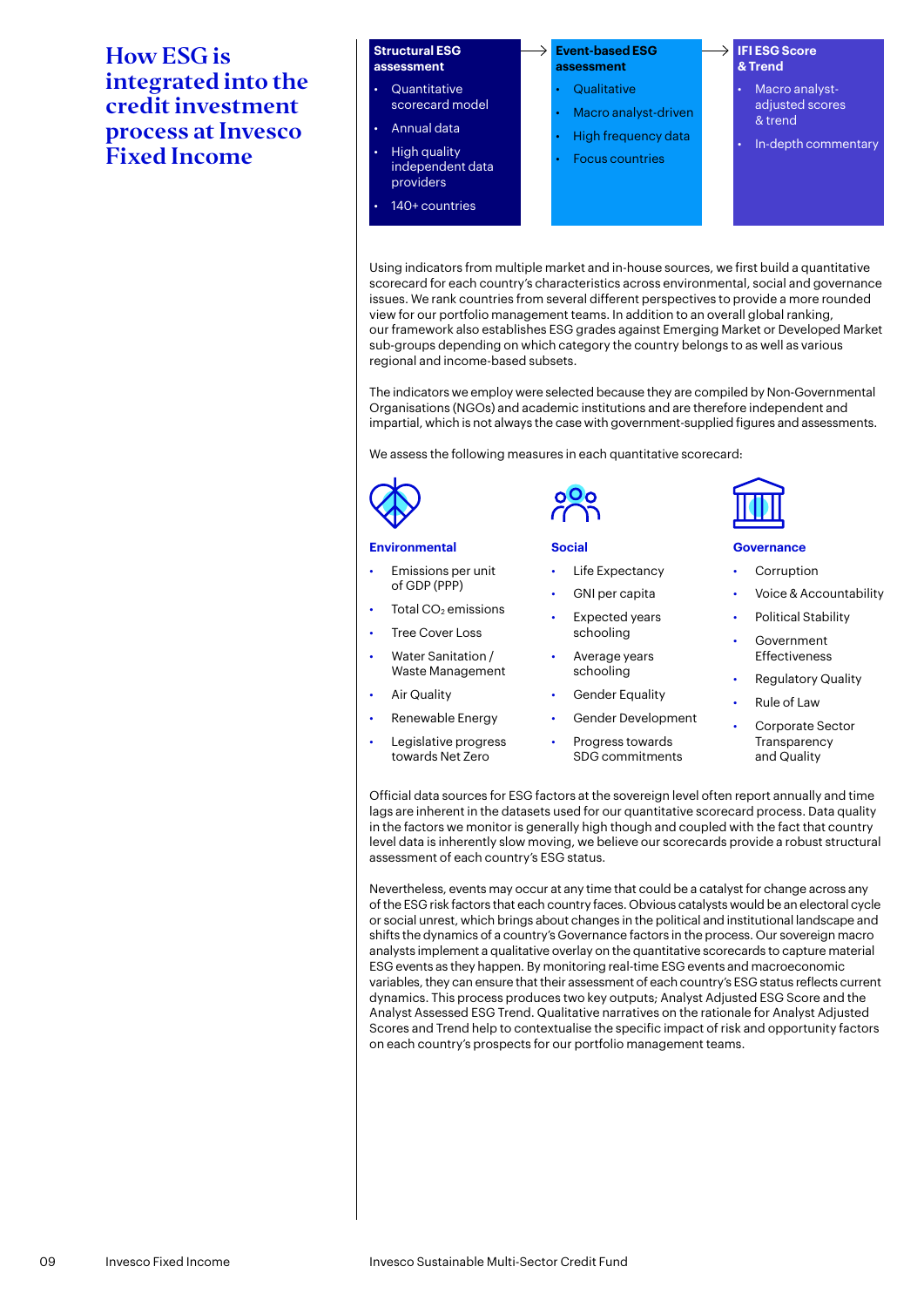### **ESG implementation in portfolio management**

ESG research stored on our research platform is connected to the portfolio management platform to enable key ESG data to be integrated into the portfolio management workflow. Ratings and ESG metrics can therefore be incorporated into pre-trade compliance assessments, portfolio trade construction and post-trade portfolio analysis.

Dedicated ESG-focused portfolio reviews are in place to complement the existing risk-return portfolio review process. The ESG team leads each review meeting which is attended by IFI portfolio managers, credit research analysts and the fixed income risk team. The scope of the review meeting covers portfolios with ESG objectives and also portfolios without explicit ESG objectives. Portfolios are reviewed in terms of issuer level ESG exposures, carbon data, highest carbon emitters and UN Global Compact compliance.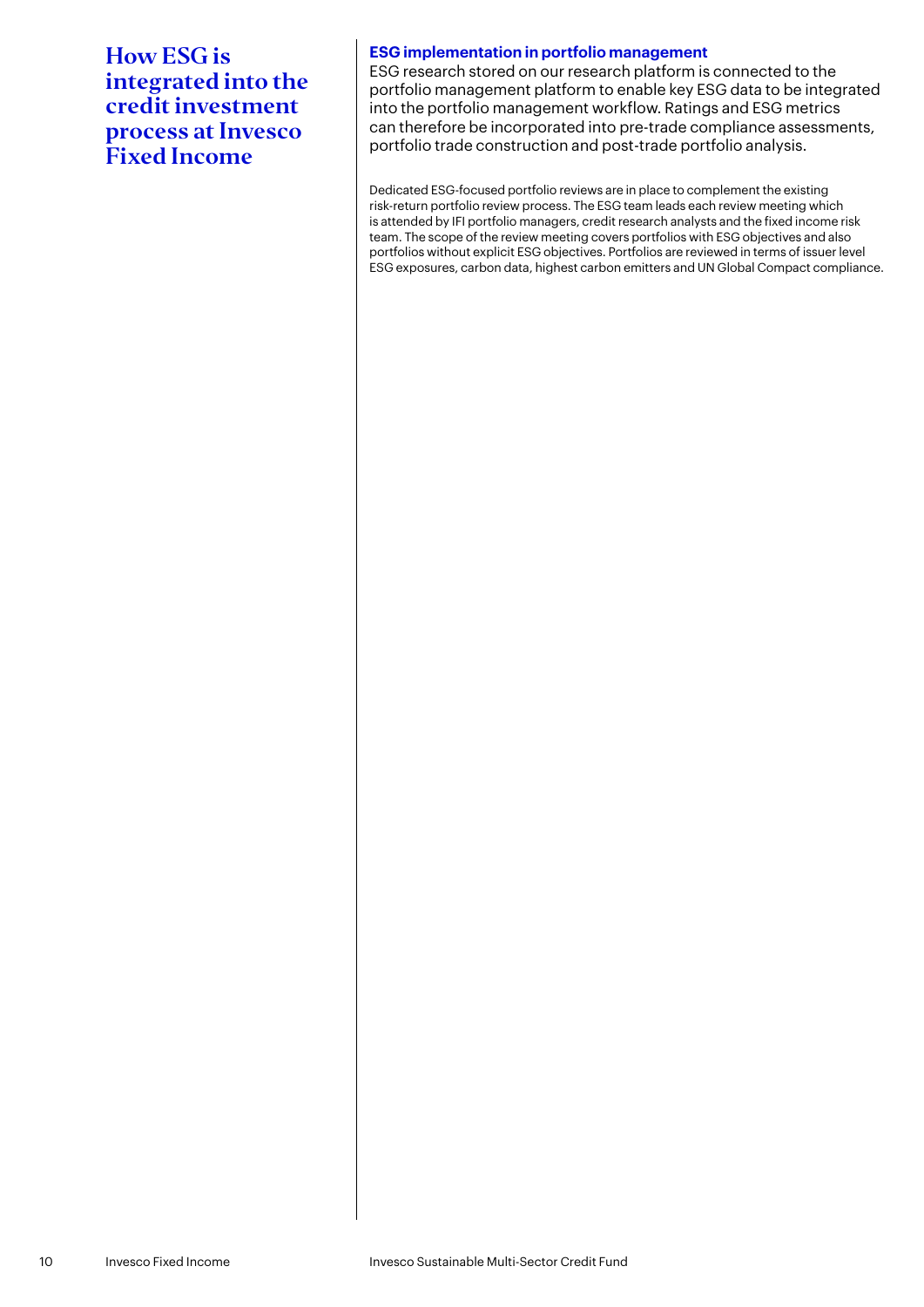### <span id="page-10-0"></span>Key ESG elements reflected in the Invesco Sustainable Multi-Sector Credit Fund

The Invesco Sustainable Multi-Sector Credit Strategy takes a discretionary approach across core credit asset classes to pursue attractive strategic beta, tactical beta, and security selection alpha opportunities that can potentially enhance overall income and total return potential. The strategy applies a disciplined, research-intensive process that combines top-down and bottom-up analysis. The team looks to create a dynamic balance between credit research and macro research leveraging Invesco Fixed Income's research platform to capture excess returns through security selection and tactical positioning amongst the targeted credit sectors. In addition to considering the credit fundamentals of each issuer in the bottom- up credit research process, the investment team also follows a comprehensive ESG framework to guide the selection process.

There are three main elements to the ESG framework that will be reflected through the portfolio construction process.

1. **Sector exclusions**

Systemically excluding sectors and business activities that are inconsistent with the sustainability or socially responsible objectives.

2. **Positive issuer selection criteria**

Selecting issuers which are assessed as at or above the median standards of their global sector peers or on improving trajectory in terms of addressing environmental, social and governance issues.

3. **Carbon emission consideration**

Building and maintaining a portfolio with the objective of having a lower carbon intensity compared to the fund's investment universe).<sup>1</sup>

Exclusion criteria and negative criteria can be used to eliminate issuers that fail to meet certain ESG criteria, while positive criteria can be used to identify companies which are particularly characterised by sustainable economic development, positive products or processes.

By applying these criteria, companies, sectors or countries are excluded from the investment universe which fail to fulfil certain ESG criteria.

These elements are described in more detail below.

 The fund's investment universe is defined as its strategic asset allocation inclusive of only those asset classes where there is sufficient data on corporate carbon emission metrics.

1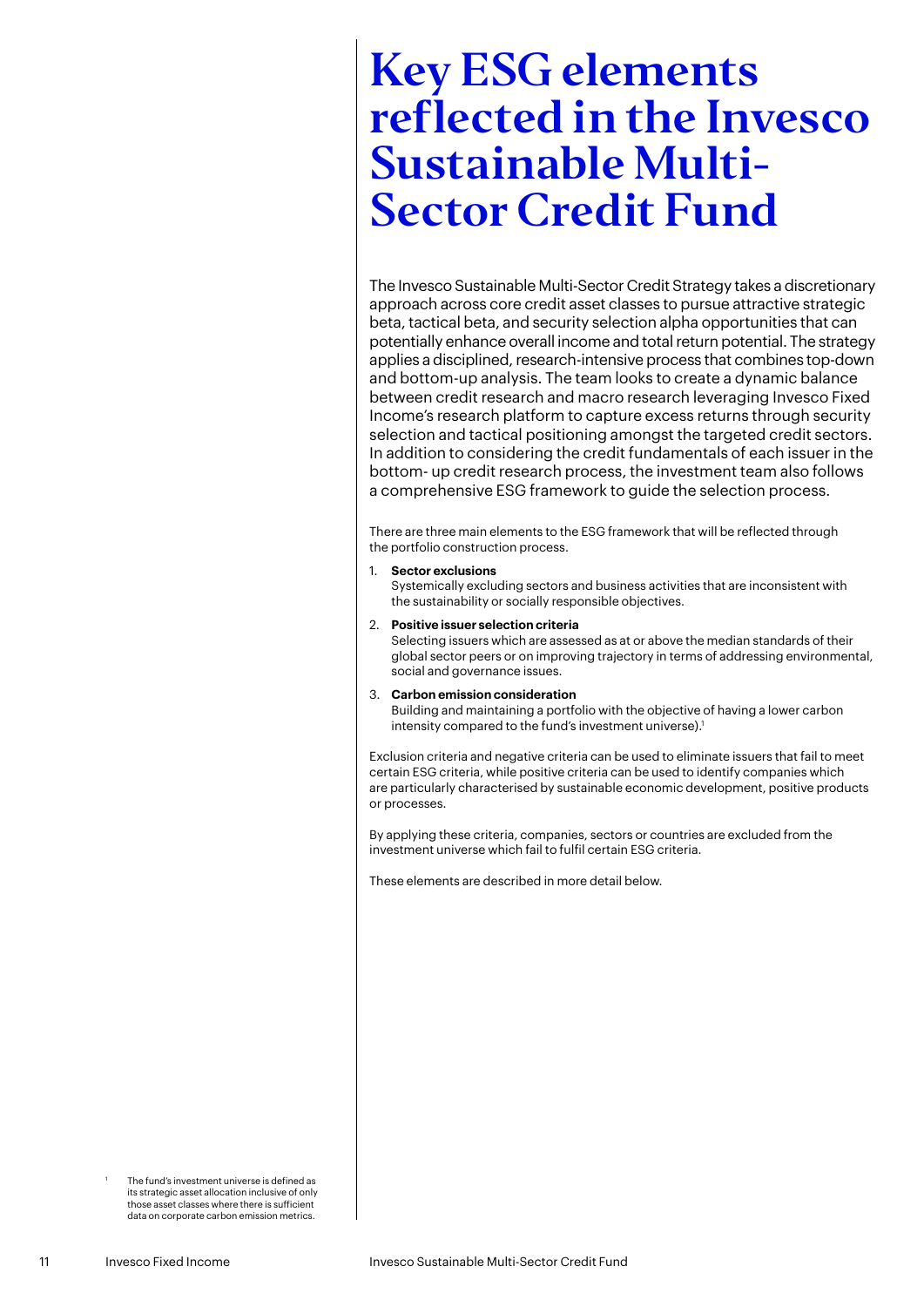Key ESG elements reflected in the Invesco Sustainable Multi-Sector Credit Fund

### **Sector Exclusions** The Fund will employ screening to exclude issuers that do not meet the Fund's criteria on a range of other environmental and social metrics. In this context, the Fund uses the following exclusion criteria applicable to corporate credit, which may evolve over time:

| <b>Controversial Activities</b>                | <b>Measure</b>                                                                                                                                                | <b>Excluded If</b>                                    |
|------------------------------------------------|---------------------------------------------------------------------------------------------------------------------------------------------------------------|-------------------------------------------------------|
| <b>UN Global Compact</b>                       | Violations of the UN Global Compact principles                                                                                                                | Assessed as being Not Compliant<br>with any principle |
| Coal                                           | <b>Thermal Coal extraction</b>                                                                                                                                | >=5% of revenue                                       |
|                                                | Thermal Coal generation                                                                                                                                       | >=10% of revenue                                      |
| <b>Unconventional Oil &amp; Gas extraction</b> | Revenues, production capacity or actual production<br>from 1) Arctic oil & gas exploration extraction,<br>2) Oil sands extraction, 3) Shale energy extraction | >=5% of revenue<br>on each component                  |
| Weapons                                        | Revenue from illegal & controversial weapons<br>(anti-personnel mines, cluster munition, depleted uranium,<br>biological/chemical weapons etc.)               | >0% of revenue                                        |
|                                                | <b>Military Contracting Weapons</b>                                                                                                                           | >=5% of revenue                                       |
|                                                | Military Contracting Weapons related products and services                                                                                                    | >=5% of revenue                                       |
|                                                | Small Arms Civilian customers (Assault Weapons)                                                                                                               | >=5% of revenue                                       |
|                                                | Small Arms Military / Law Enforcement                                                                                                                         | >=5% of revenue                                       |
|                                                | <b>Small Arms Key Components</b>                                                                                                                              | >=5% of revenue                                       |
|                                                | <b>Small Arms Retail/Distribution</b>                                                                                                                         | >=5% of revenue                                       |
|                                                | Companies involved in the manufacture of nuclear<br>warheads or whole nuclear missiles outside of the<br>Non-Proliferation Treaty (NPT)                       | >=0% of revenue                                       |
| <b>Tobacco</b>                                 | Tobacco products production                                                                                                                                   | >=5% of revenue                                       |
|                                                | <b>Tobacco Products Related Products/Services</b>                                                                                                             | >=5% of revenue                                       |
| <b>Cannabis</b>                                | Involved in the recreational cannabis industry                                                                                                                | >=5% of revenue                                       |
| Gambling                                       | <b>Gambling Operations</b>                                                                                                                                    | >=10% of revenue                                      |
|                                                | <b>Gambling Specialised Equipment</b>                                                                                                                         | >=10% of revenue                                      |
|                                                | <b>Gambling Supporting Products and Services</b>                                                                                                              | >=10% of revenue                                      |
| <b>Adult Entertainment</b>                     | <b>Adult Entertainment Production</b>                                                                                                                         | >=10% of revenue                                      |
|                                                | <b>Adult Entertainment Distribution</b>                                                                                                                       | >=10% of revenue                                      |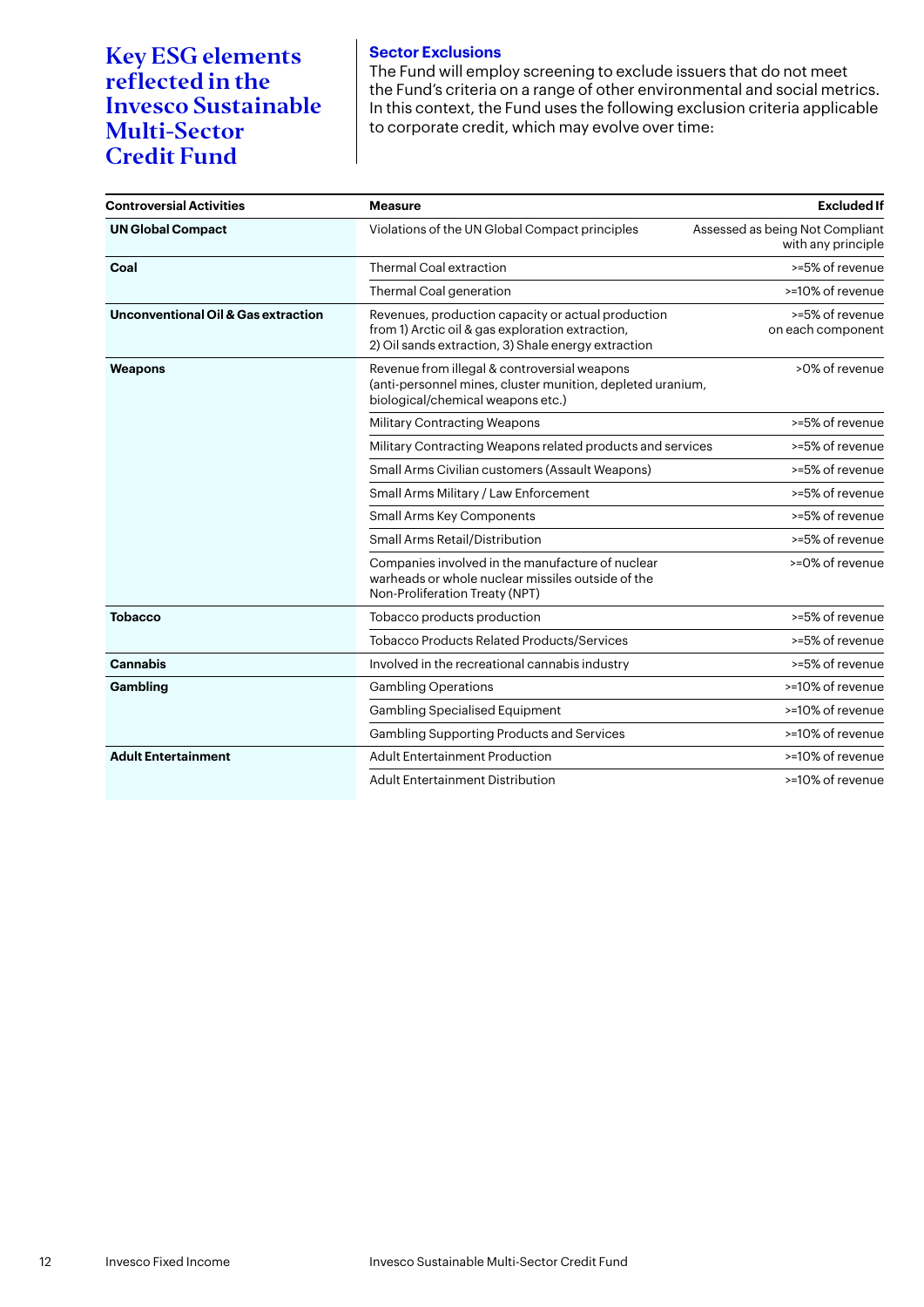Key ESG elements reflected in the Invesco Sustainable Multi-Sector Credit Fund

### **Positive issuer selection criteria**

Building on the sector exclusions and sector-specific criteria set for permitted sectors, the fund will pursue a progressive approach to issuer selection based on the proprietary ESG research carried out by IFI's global credit research team. This positive selection framework is designed to tilt the portfolio towards issuers that are rated by our research process as either at or above the standards of their global sector or are on improving trajectory across their ESG metrics.

The ESG status of all fund holdings will be continually monitored by the IFI portfolio management and credit research teams. If a holding has its IFI ESG rating downgraded, it will be reviewed to establish whether continued investment is merited and to set conditions, which if not met, would lead to an orderly disposal.

The Fund will not systematically (structurally and permanently) contain issuer exposures that cannot be evaluated on their sustainability in any way either through our internal or any external methodology.

### **Corporate Credit**

Issuer selection will focus on companies with a minimum ESG grade of C at time of purchase based on IFI research. Companies with any pillar score of 5 are also excluded. To capture opportunities from positive ESG momentum, a limited allocation to "ESG rising stars" or companies that are currently D graded with Improving trend assessments are permitted.

### **Sovereigns**

The fund's approach to country selection is based on Invesco proprietary ESG research and recognises the need to balance investment in countries already exhibiting strong sustainability characteristics while also supporting investment in countries that are improving on environmental, social and governance grounds. The fund's country selection framework, therefore, focuses on sovereign issuers that are rated by our research process as either (i) at or above the median standards of their global peers or (ii) are on improving trajectory across their ESG metrics that, if sustained, is likely to place it at or above its median peer.

Issuer selection will therefore focus on sovereigns with a minimum ESG grade of C at time of purchase based on IFI research. To capture opportunities from positive ESG momentum, a limited allocation to "ESG rising stars" or countries that are currently D graded with improving trend assessments are permitted.

### **Structured Products**

Due to the difficulties associated with look-through of structured products, it has been determined that the most appropriate methodology is to exclude such securities that do not meet minimum ESG standards as determined by the investment manager's proprietary ESG scoring process. Investment selection will focus on structured products with a minimum ESG grade of C (or equivalent) at time of purchase based on IFI structured research.

The ESG status of all fund holdings will be periodically monitored by the IFI portfolio management and credit research teams.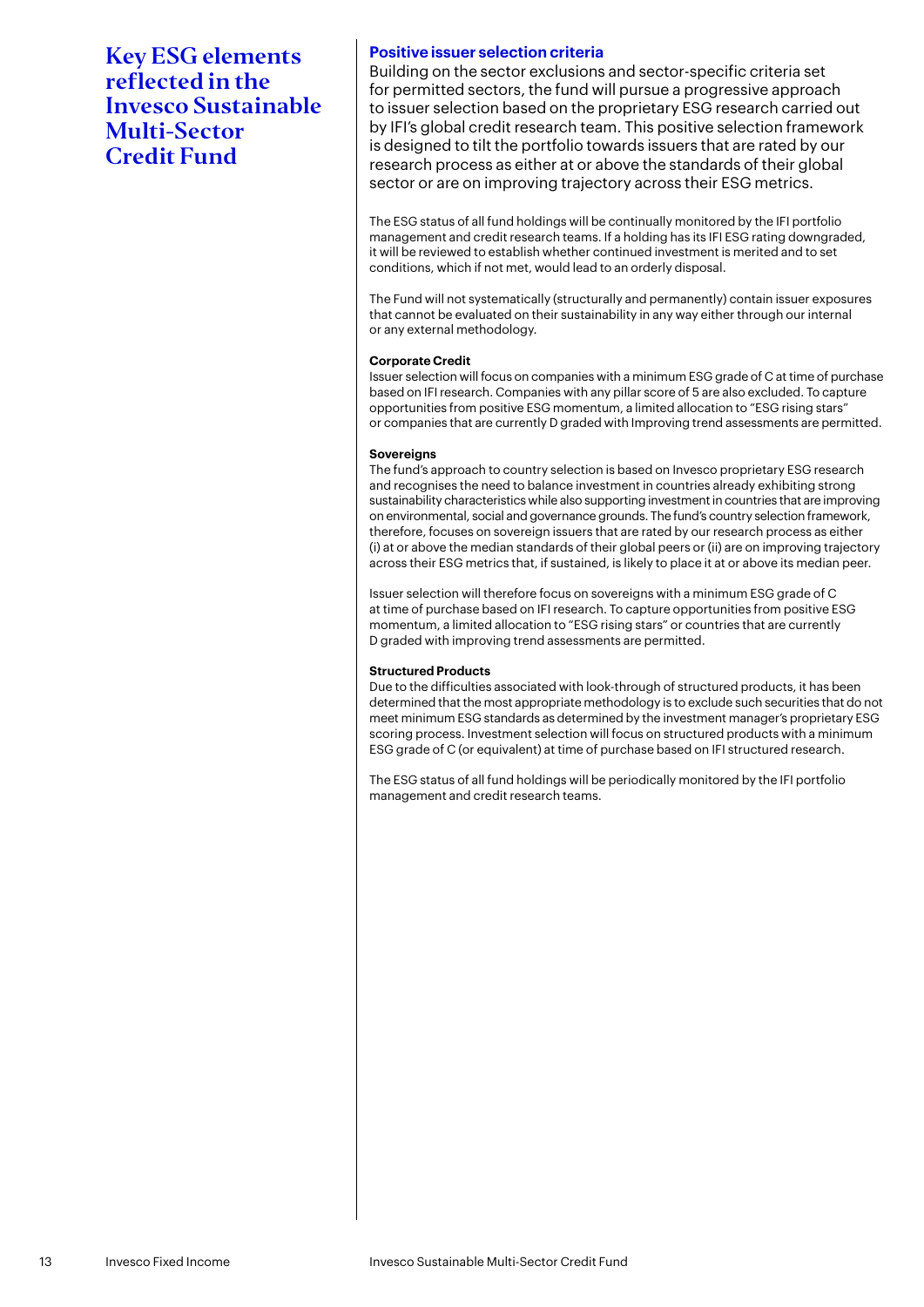Key ESG elements reflected in the Invesco Sustainable Multi-Sector Credit Fund

### **Carbon emission consideration**

Solving climate change requires us all to work together. As a responsible investor, we would like to take action to combat climate change and its impacts. Invesco Sustainable Multi-Sector Credit Fund is intended to build a portfolio with overall lower carbon intensity compared to traditional global corporate credit bond investments without a sustainable framework, as measured by the fund's investment universe (represented by its strategic asset allocation).

The investment team will monitor the carbon emission data of the fund and review it on a quarterly basis. It is the investment team's intention to maintain the portfolio carbon intensity lower than that of the fund's investment universe.

### **Additional ESG policy considerations**

### **Cash management**

Cash or cash equivalent positions in the fund will be held for technical reasons such as providing liquidity to the fund's investors. Money market funds will be held by the fund as they represent the most efficient vehicle for meeting the liquidity needs of investors. However, meeting the broader ESG policy of the fund is not currently possible through money market funds currently available and therefore, investors should note that this technical exception for liquidity exposures will apply.

For the avoidance of doubt, where the fund invests in short-dated instruments issued by individual issuers (for example, bank term deposits) as part of the active investment strategy rather than liquidity position, each issuer will meet the ESG policy outlined above.

### **Derivatives**

The portfolio managers will use derivatives in the fund for hedging, efficient portfolio management (EPM) and investment position-taking. Derivatives on indices and derivative counterparties will be exempt from the ESG criteria set out above. This includes instruments and counterparties used in the management of the portfolio's duration or yield curve positions, the hedging of non-base currency exposures and the fund's overall credit risk, as well as active investment exposures taken through derivatives. This is not an exhaustive list but the intention is to ensure that efficient management of the portfolio's risks as well as desired investment exposures can be delivered efficiently for investors using exchange-traded and OTC instruments. The investment manager will continue to monitor market developments on sustainability-aligned derivative instruments and will evaluate new instruments as they arise.

For the avoidance of doubt, where single name derivatives (i.e. derivatives with a single underlying issuer or asset) are employed the investment manager will carry out an assessment on the underlying assets to ensure that they are consistent with the ESG policy detailed above.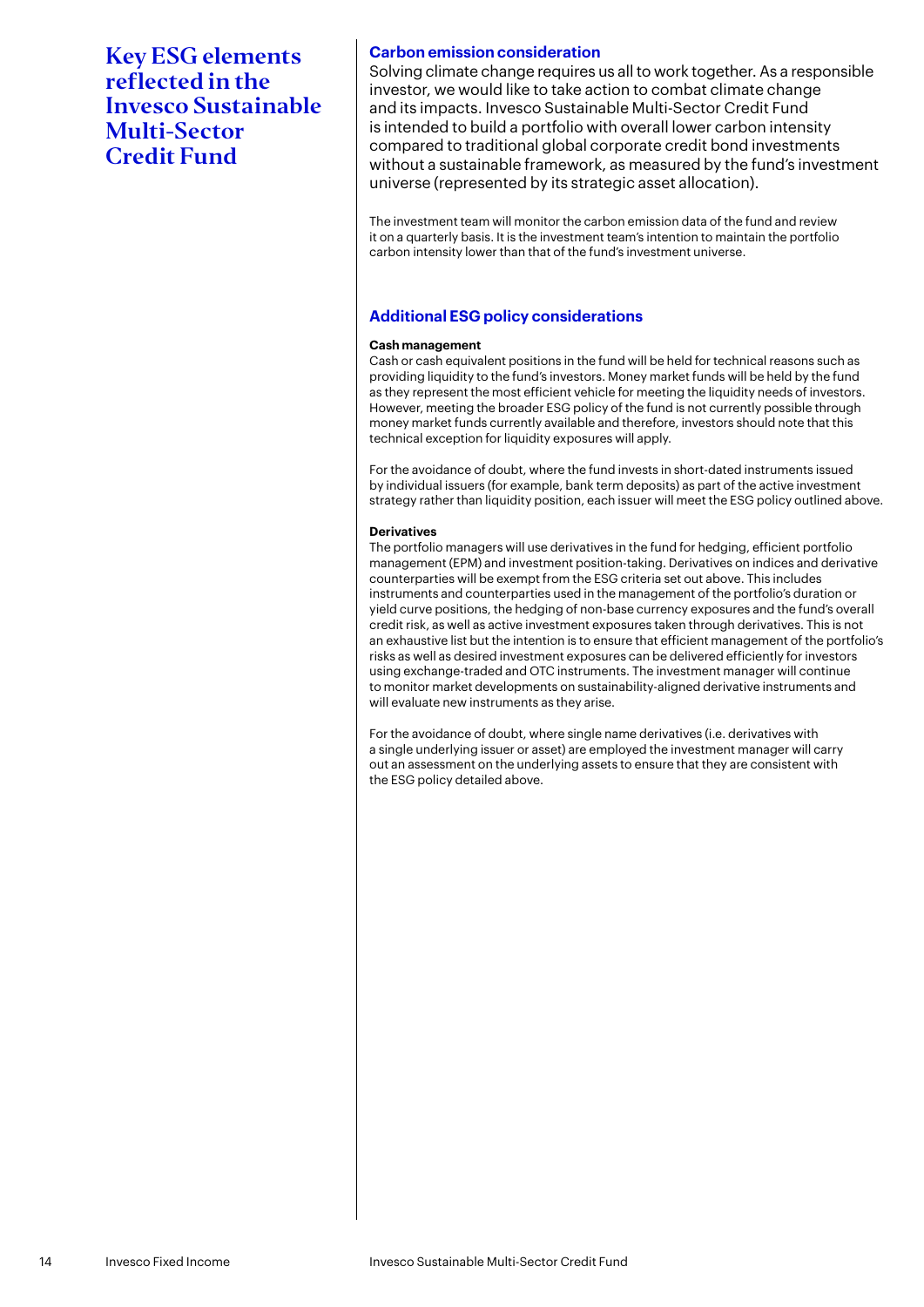### <span id="page-14-0"></span>Overview of the investment process for the fund

The Invesco Sustainable Multi-Sector Credit Fund takes a discretionary approach across core credit asset classes to pursue attractive strategic beta, tactical beta, and security selection alpha opportunities that can potentially enhance overall income and total return potential. The Fund applies a disciplined, research-intensive process that combines top-down and bottom-up analysis. The team looks to create a dynamic balance between credit research and macro research leveraging Invesco Fixed Income's research platform to capture excess returns through security selection and tactical positioning amongst the targeted credit sectors.

Invesco Sustainable Multi-Sector Credit Fund offers clients a discretionary, multi-sector strategy targeting favourable outcomes in income, total return, and risk by leveraging an optimized yield approach and discriminating security selection in core credit asset classes which includes high yield corporates, emerging market debt, structured products, investment grade corporates, and floating rate notes/bank loans. These 5 core credit asset classes make up the strategy's strategic asset allocation.

Leveraging the Invesco Fixed Income platform, the portfolio management team can then tactically allocate, within pre-defined boundaries, across the 5 core asset classes. Tactical asset allocation modifies the weights of each of the five core credit asset classes to modulate the portfolios credit beta. The fund will also hold up to 10% in other fixed income credit asset classes for which the portfolio management team believes they can take advantage of market opportunities and dislocations to seek additional return.

Grade

#### **Invesco Sustainable Multi-Sector Credit Design** Combining Structure and discretion

**Strategic Asset Allocation** Baseline allocations derived by employing an optimized risk adjusted yield using fixed income asset classes Global High Yield **40%** Bank Loans / Floating Rate Notes **20%** Emerging Market **20%** Global Investment Grade **10%** Structured Products **10% Tactical Asset Allocation** Well-defined tactical allocation ranges establish opportunity for portfolio managers to exercise discretion Max allocation Min allocation Global High Yield Bank Loans / Floating Rate Emerging Market Global Investment **Structured** Products  $O<sub>ther</sub>$ \* **55% 25% 10% 0% 0% 40% 15% 40% 15% 10% 10% 0%**

\* Other includes, but is not limited to, interest rate hedges, currencies, municipals and distressed assets.

Notes